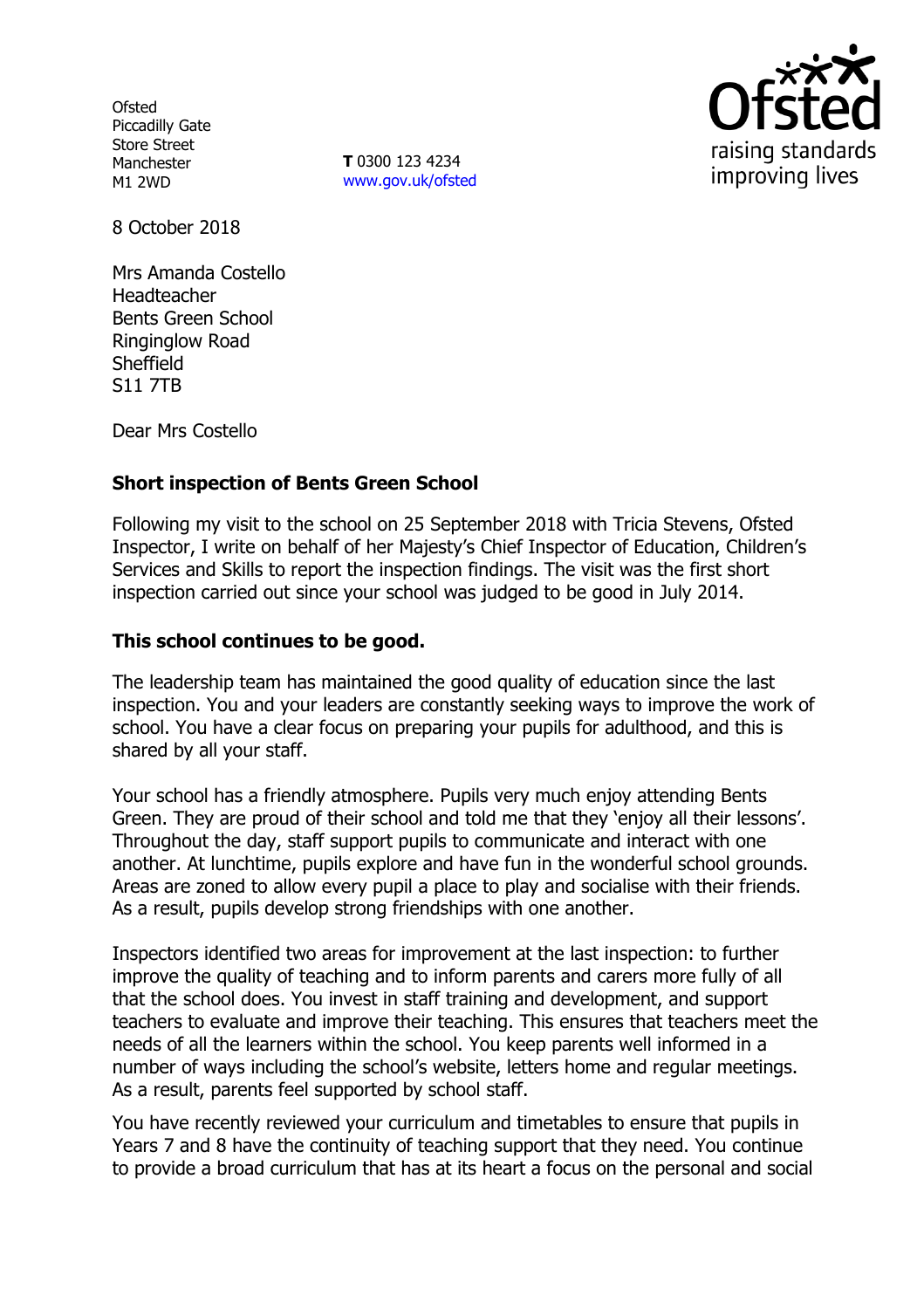

development of your pupils. Across every week, you plan opportunities for pupils to develop their independence and life skills. This is particularly strong in post-16, where pupils undertake independent travel programmes and work experience, and learn skills such as shopping, cooking and cleaning.

A group of key stage 3 and 4 pupils study full time at the Hub at a local secondary school. The pupils told inspectors that they enjoy their lessons and feel safe there. Pupils at the Hub achieve strong outcomes at the end of Year 11. One pupil told inspectors, 'I am doing five GCSEs; the teachers are nice and give me support.'

Parents are positive about most aspects of your school. They describe the many welcome changes in their children since starting at Bents Green. They praise the school for the support they have received. One parent commented, 'It's the best thing I have done sending my daughter here.' Another parent acknowledged that the school went, 'over and above' to support her son when he had some difficulties.

You invest in developing your school leaders and have an outreach team and specialist school leaders who support colleagues in other schools. Your staff appreciate this investment and are passionate about school improvement and securing the best possible outcomes for pupils. The school-to-school support programme work is much appreciated by the local authority.

## **Safeguarding is effective.**

You have ensured that safeguarding arrangements are fit for purpose. The wellmaintained register of staff pre-employment checks meets all legal requirements. You and your staff are knowledgeable about your pupils and the local risks. Staff training about safeguarding and child protection is extensive and refreshed regularly. You work with a range of external agencies to support children in need. As a result, you take prompt action to keep pupils safe and to protect them from harm. Staff support and manage pupils' behaviour well. You keep detailed records of incidents and physical restraints and these show that the longer pupils are at Bents Green, the more settled their behaviour due to the support and care they receive from staff.

Pupils say that they feel safe in school, and that a staff member or a friend is always there to help if they have a problem. Pupils learn how to stay safe; for example, they are aware of the risks when using the internet, and have undertaken a road safety awareness programme. This helps them to be well prepared for the next stage of their lives.

## **Inspection findings**

■ Training for teachers ensures that they offer the correct support for pupils with autism, including visual support, simple verbal instruction and sensory regulation resources. For example, pupils had access to ear defenders, fidget toys and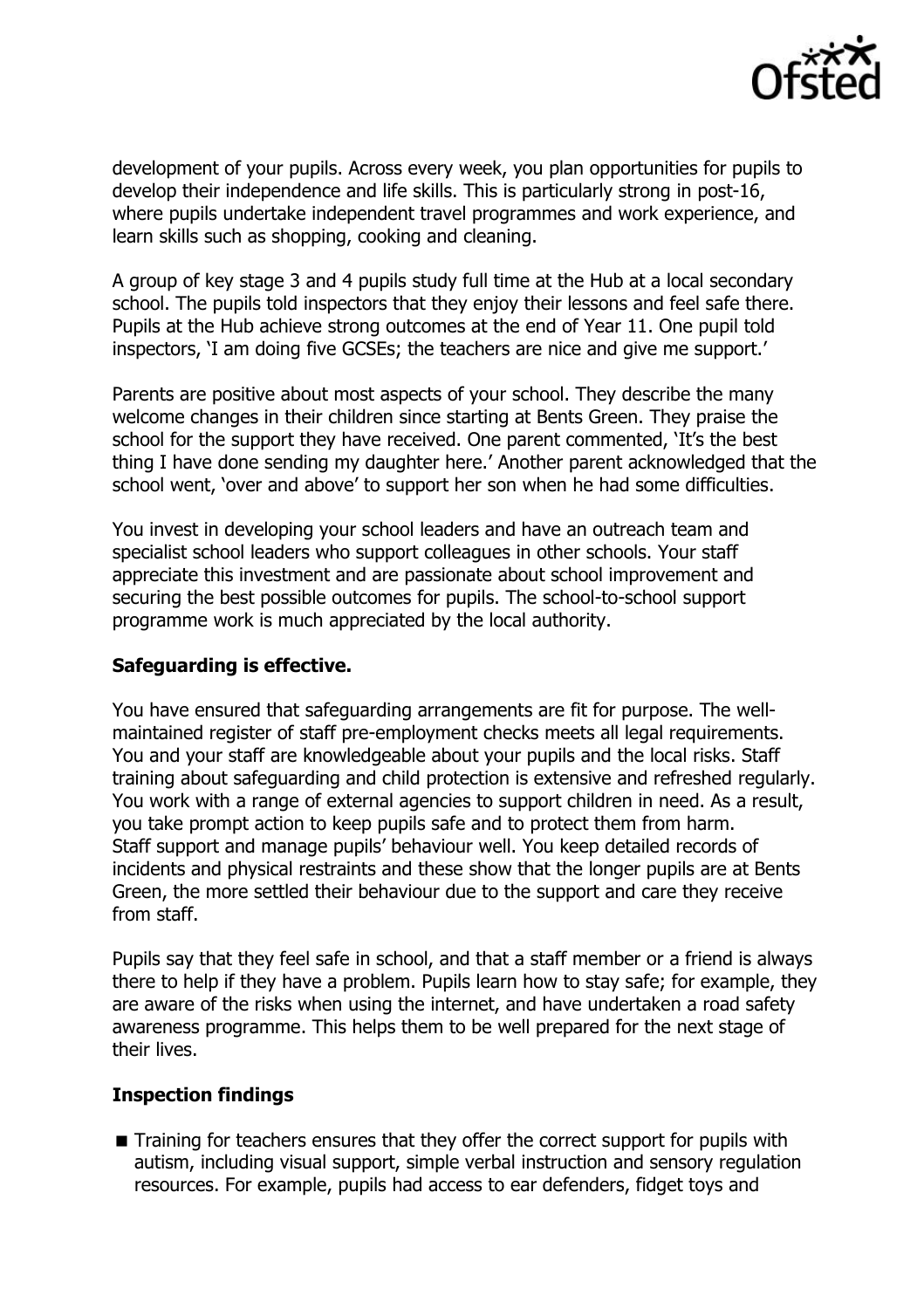

movement cushions, meaning pupils are able to concentrate well and produce long pieces of written work.

- **Pupils'** learning is at its best when teachers plan activities that are interesting, personalised to the pupils, and have the right amount of challenge. For example, in one lesson pupils composed a soundtrack to a film. They questioned the teacher, reflected on the film's content and were keen to create an exciting soundtrack. However, this is not consistent throughout the school. At times, the pace of learning is slower, pupils wait too long for their turn, and activities are not clear to students or matched to their needs. Addressing these inconsistencies in the quality of teaching is an important next step.
- You have set yourself an ambitious target for attendance and have put in place many strategies to support regular attendance. These are beginning to make a difference in improving pupils' attendance.
- School leaders have worked hard on developing a positive approach to support pupils who have emotional and behaviour difficulties. Leaders recognise though that the number of fixed-term exclusions of pupils from the school are still too high, and are developing further approaches to help provide even more emotional support for pupils. One example of this is the sensory base in school that pupils can access for support throughout the day.
- Given their low starting points, pupils achieve strong outcomes at the end of key stage 4 in a range of accredited qualifications. School leaders analyse pupil progress at regular intervals. If pupils start to fall behind, the school provides extra support to boost their learning.
- The school is currently developing a new assessment system that allows teachers to have live assessment data and to show progress for all learners in the school. This is not fully embedded into teachers' practice and therefore is not being used to inform all planning of lessons.
- **Pupils are supported extremely well as they move through the school and when** they leave the school. This starts from the support Year 7 pupils receive when they start at school right across all phases of the school. Pupils seamlessly move from the main school to colleges or the post-16 provision which is at a different site, with all of the students moving onto well-matched adult placements.
- You have a detailed plan for how you spend additional funding to improve outcomes for disadvantaged pupils and those who need help to catch up. You have used this funding to support a large number of areas, including sensory support, behaviour support and wider curriculum opportunities. An example of this is the alpaca farm that some pupils visit weekly to support the development of their communication skills. These initiatives are evaluated and their effect on improving outcomes for pupils is evident across the school.
- The governing body is a strong team, which has the knowledge and skills to both challenge and move the school forward. Governors are passionate in their desire for the school to be a 'centre of excellence'. They have tackled budgetary issues